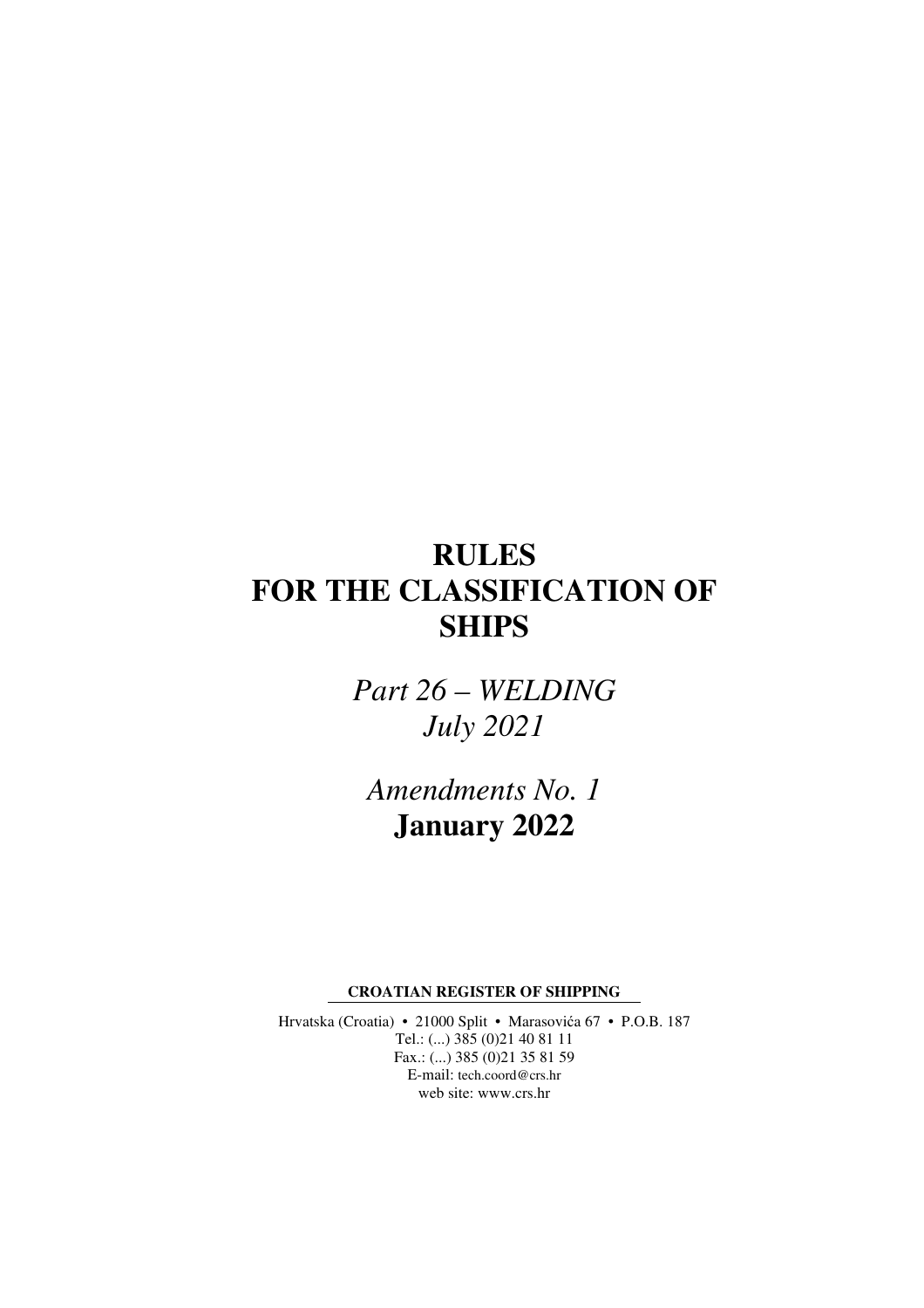By the decision of the General Committee of Croatian Register of Shipping,

### Amendments No. 1 to the **RULES FOR THE CLASSIFICATION OF SHIPS**  Part 26 – WELDING

have been adopted on 20th December 2021 and shall enter into force on 1st January 2022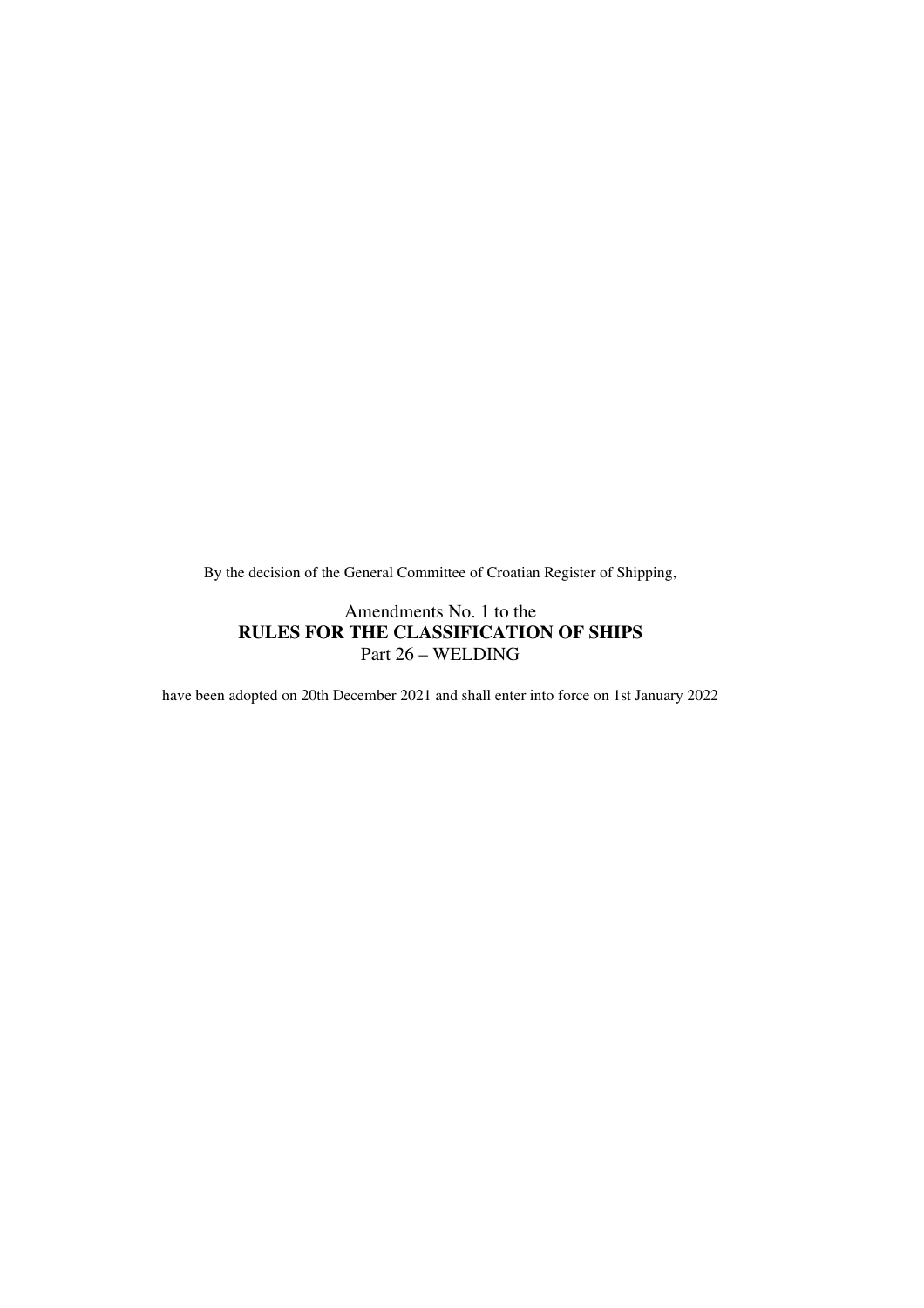# **INTRODUCTORY NOTES**

These amendments shall be read together with the requirements in the Rules for the Classification of Ships, Part 26 – Welding, edition July 2021.

Table 1 contains review of amendments, where items changed or added in relating to previous edition are given, with short description of each modification or addition. All major changes throughout the text are shaded.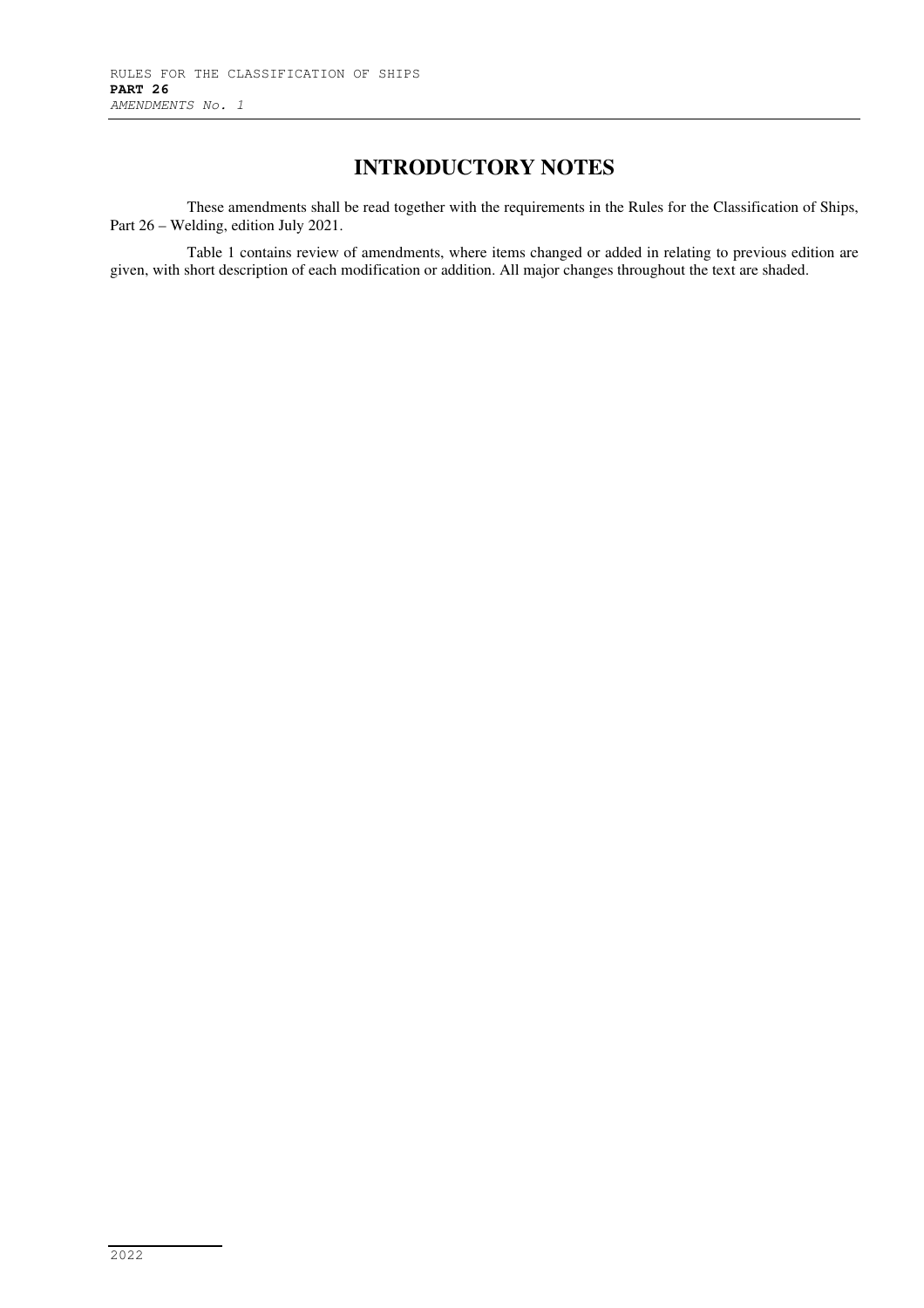| This Part of the Rules includes the requirements of the following international Organisations: |                                                                                                                                                                                                                                                                                                                                                                                                                                                                                                                                                                                                                                                                |  |
|------------------------------------------------------------------------------------------------|----------------------------------------------------------------------------------------------------------------------------------------------------------------------------------------------------------------------------------------------------------------------------------------------------------------------------------------------------------------------------------------------------------------------------------------------------------------------------------------------------------------------------------------------------------------------------------------------------------------------------------------------------------------|--|
| <b>International Association of Classification Societies (IACS)</b>                            |                                                                                                                                                                                                                                                                                                                                                                                                                                                                                                                                                                                                                                                                |  |
| <b>Unified Requirements (UR):</b>                                                              | W17 (rev. 5, 2018), W23 (rev. 2, Apr 2018, Corr. 1, June 2019), W26 (rev. 1, 2005),<br>W28 (Rev. 2, 2012), W32 (2016) (rev. 1 Sep 2020), W33 (rev. 1, May 2020) (corr. 1 Aug 2021),<br>W34 (Dec 2019), W35 (June 2019)                                                                                                                                                                                                                                                                                                                                                                                                                                         |  |
| <b>Recommendations (Rec.):</b>                                                                 | No. 17 (rev.1, Mar 2020), No. 20 (rev.1, 2007), No. 70 (rev.2, Sep 2021);<br>No.105 (rev.1, Sep 2021)                                                                                                                                                                                                                                                                                                                                                                                                                                                                                                                                                          |  |
| <b>International Standard Organization (ISO): -</b>                                            |                                                                                                                                                                                                                                                                                                                                                                                                                                                                                                                                                                                                                                                                |  |
| European Norm (EN): -                                                                          |                                                                                                                                                                                                                                                                                                                                                                                                                                                                                                                                                                                                                                                                |  |
| European Norm (with the status of Croatian Norm):                                              | HRN EN ISO 9606 series, HRN EN ISO 15614-1: 2017; HRN EN ISO 15614-2: 2007, HRN EN<br>ISO 14731: 2008, HRN EN ISO 3834-1: 2007, HRN EN ISO 3834-2: 2007, HRN EN ISO 3834-<br>3: 2007, HRN EN ISO 3834-4: 2007, HRN EN ISO 3834-5: 2007/corr.1:2008, HRI CEN<br>ISO/TR 3834-6:2008, HRN EN ISO 5817: 2014, HRN EN ISO 6520-1: 2008, HRN EN ISO<br>10042: 2008/+corr. 1: 2008; HRN EN ISO 17652-2:2004 HRN EN ISO 17636-1: 2014, HRN<br>EN ISO 19232-1: 2013, HRN EN ISO 7963: 2010, HRN EN ISO 17640: 2012, HRN EN ISO<br>7963: 2010, HRN EN ISO 16811: 2014, HRN EN ISO 17638: 2016; HRN EN ISO 23278: 2015,<br>HRN EN ISO 17635: 2017; HRN EN ISO 23277: 2015 |  |

٦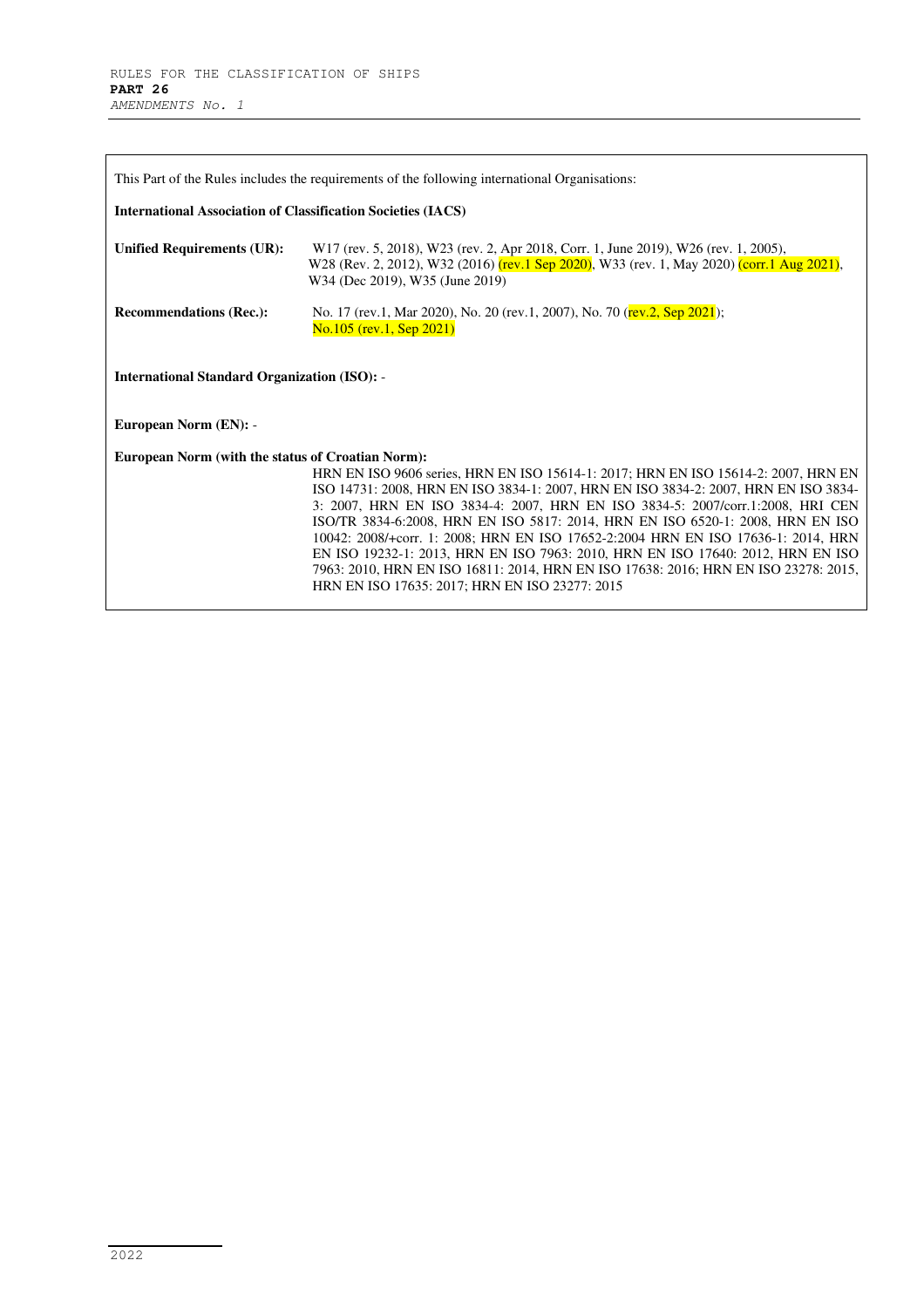# **TABLE 1 – REVIEW OF AMENDMENTS**

This review comprises amendments in relation to the Rules for the Classification of Ships, Part 26 – Welding, edition July 2021.

| <b>ITEM</b>                                                               | <b>DESCRIPTION OF THE AMENDMENTS</b> |  |
|---------------------------------------------------------------------------|--------------------------------------|--|
| <b>SECTION 1 GENERAL REQUIREMENTS, PROOF OF QUALIFICATIONS, APPROVALS</b> |                                      |  |
| item $1.3$                                                                | is partly changed                    |  |
| title 1.4.5                                                               | text of the title is changed         |  |
| item 1.4.5.1.3                                                            | is partly changed                    |  |
| item 1.4.5.5.7                                                            | is partly changed                    |  |
| item 1.4.5.5.7                                                            | is partly changed                    |  |
| <b>SECTION 2 FABRICATION AND INSPECTION OF WELDED JOINTS</b>              |                                      |  |
| item $2.5.5.8$                                                            | is partly changed                    |  |
| item 2.5.6.5.2                                                            | is partly changed                    |  |
| item 2.5.9.2                                                              | is partly changed                    |  |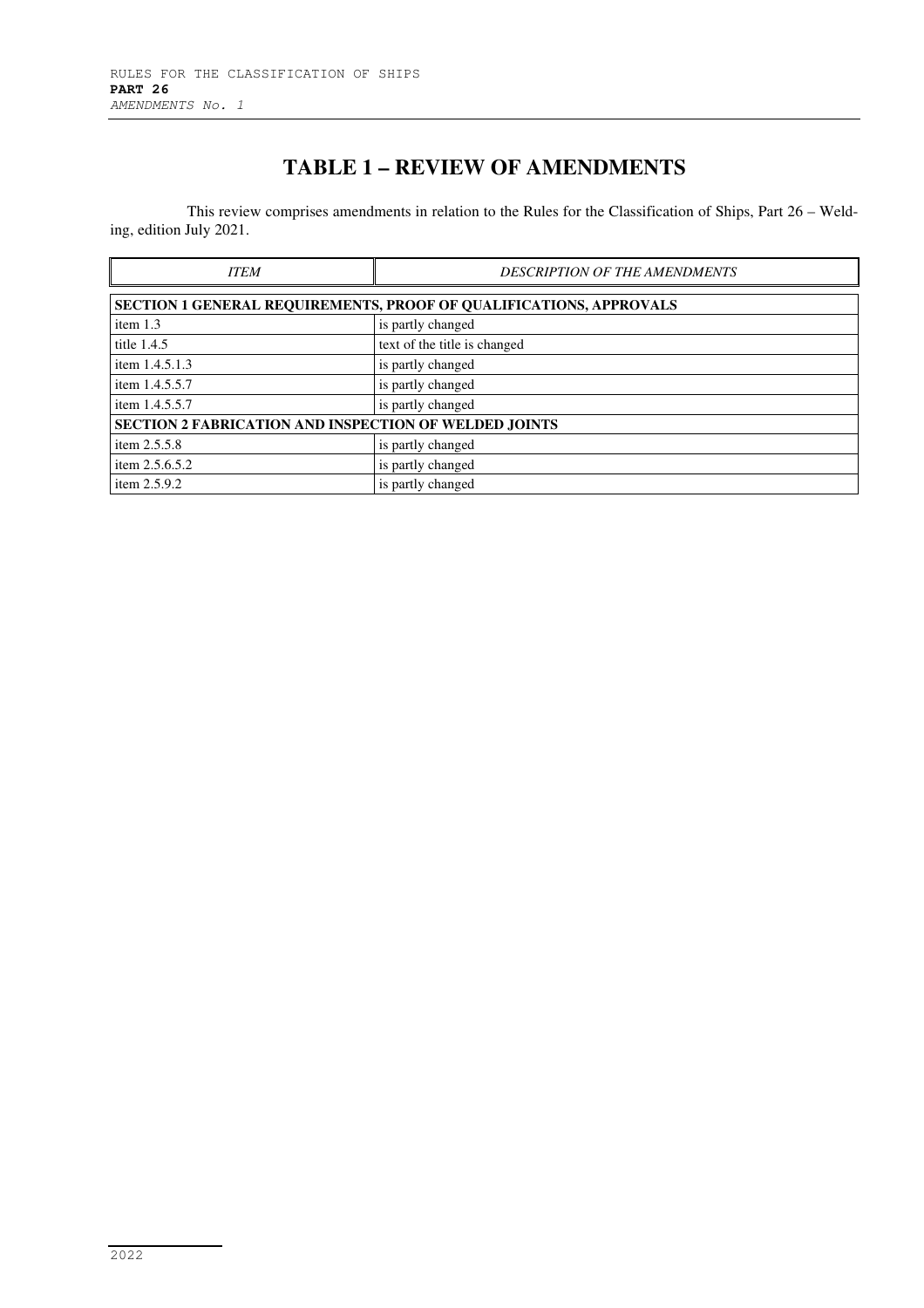## **1 GENERAL REQUIREMENTS, PROOF OF QUALIFICATIONS, APPROVALS**

 **Head 1.3 QUALIFICATION TESTING AND CERTIFCATION OF WELDERS,** is partly changed, and should be read as:

### **1.3 QUALIFICATION TESTING AND CERTIFCATION OF WELDERS**

#### **1.3.1 General**

**1.3.1.1** Welders intended to be engaged in welding of hull structural steels shall be qualified in accordance with 1.3.2.

Welders intended to be engaged in welding on structures other than referred to in 1.1.1 shall be certified to a standard recognised by the *Register*, e.g. HRN EN ISO 9606 series, ASME Section IX, ANSI/AWS D1.1.

Welders intended to be engaged in welding of aluminium alloys shall be certified to a standard recognised by the *Register.* IACS Recommendation No. 105 is regarded as an example of an acceptable standard.

**1.3.1.1** Recognition of other standards is subject to acceptance by the *Register*.

**1.3.1.2** Qualification tests shall be carried out under supervision of the *Register* and in compliance with the requirements of this Section.

#### **1.3.2 Qualification scheme for welders of hull structural steels**

#### **1.3.2.1 Scope**

**1.3.2.1.1** This section gives requirements for a qualification scheme for welders intended to be engaged in the fusion welding of steels as specified in the *Rules for the classification of ships, Part 25 - Metallic Materials,* Sections 3.2, 3.11, 3.12 and 3.4.2 for hull structures.

**1.3.2.1.2** This qualification scheme does not cover welders engaged in oxy-acetylene welding.

**1.3.2.1.3** This qualification scheme does not cover welding of pipes and pressure vessels.

**1.3.2.1.4** Alternative welding Standards or Codes are to be applied in full, cross-mixing requirements of Standards and Codes is not permitted.

#### **1.3.2.2 General**

**1.3.2.2.1** Those welders intended to be engaged in welding of hull structures in shipyards and manufacturers shall be tested and qualified in accordance with this scheme and issued with a qualification certificate endorsed by the *Register*.

**1.3.2.2.2** The welding operator responsible for setting up and/or adjustment of fully mechanized and automatic equipment, such as submerged arc welding, gravity welding, electro-gas welding and MAG welding with auto-carriage, etc., must be qualified whether he operates the equipment or not.

However a welding operator, who solely operates the equipment without responsibility for setting up and/or adjustment, does not need qualification provided that he has experience of the specific welding work concerned and the production welds made by the operators are of the required quality.

The qualification test and approval range of the welding operator are left to the discretion of the *Register* with reference to HRN EN ISO 14732:2013.

**1.3.2.2.3** These requirements are applicable to welding of hull structures both during new construction and the repair of ships.

**1.3.2.2.4** The training of welders, control of their qualification and maintenance of their skills are the responsibility of shipyards and manufacturers. The Surveyor is to verify and be satisfied that the welders are appropriately qualified.

#### **1.3.2.2.5** Equivalence of national or international standards to these requirements.

**1.3.2.2.5.1** Welders or welding operators qualified in accordance with national or international welder qualification standards may also be engaged in welding of hull structures at the discretion of the *Register* provided that standard is considered equivalent to these requirements from technical perspective covering examination, testing and range approval.

**1.3.2.2.5.2** Even if the requirements stipulated in the standards are applied, the requirement for revalidation of welders' qualification shall be in accordance with 1.3.2.6.2.1.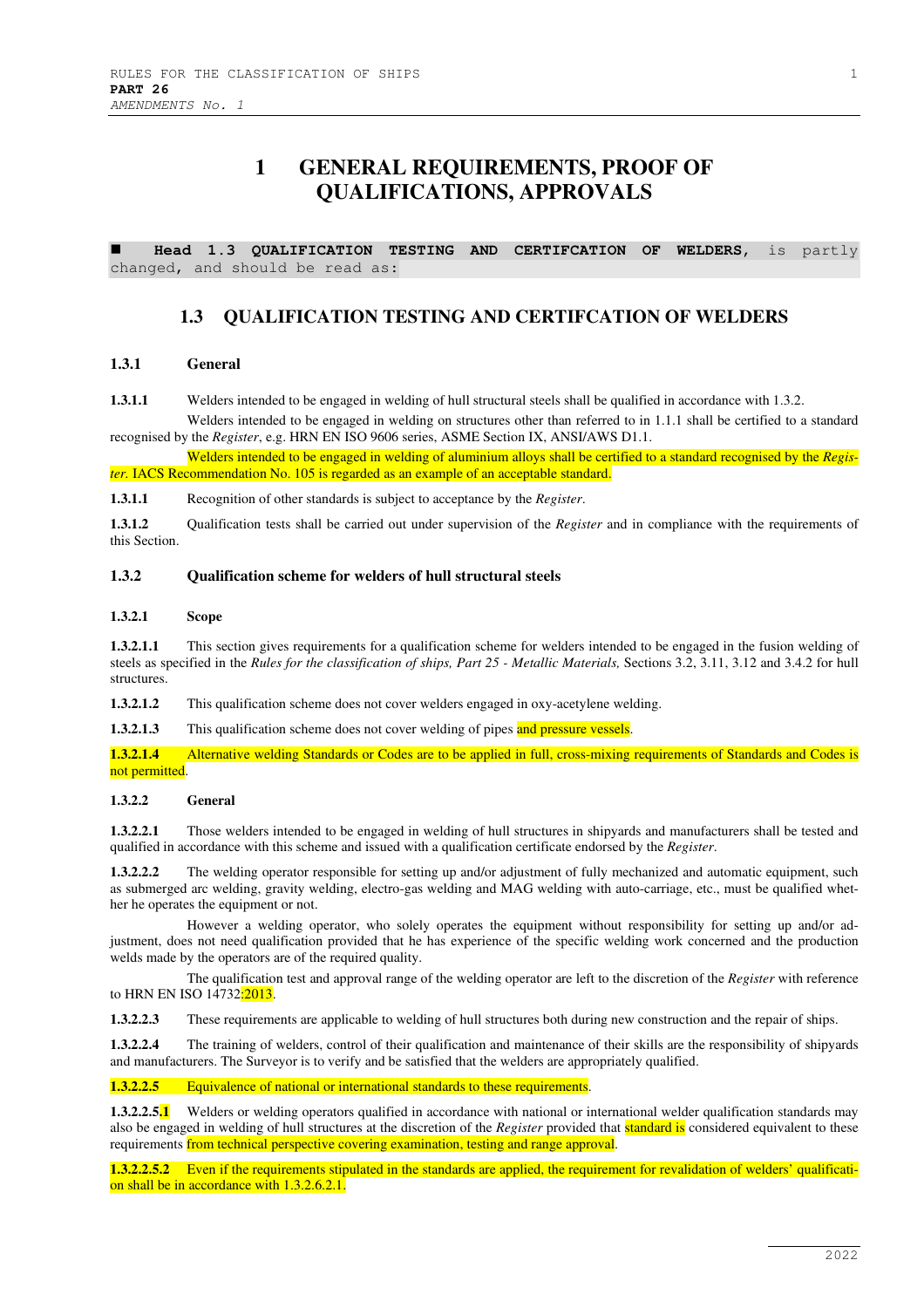#### **1.3.2.3 Range of qualification of welders**

**1.3.2.3.1** A welder is to be qualified in relation to the following variables of welding:

- a) base metal
- b) welding consumables type
- c) welding process
- d) type of welded joint
- e) plate thickness<br>f) welding positic welding position

**1.3.2.3.2** Base metals for qualification of welders or welding operators are combined into one group with a specified minimum yield strength  $\text{Re}_{\text{H}} \leq 460 \text{ N/mm}^2$ .

The welding of any one metal in this group covers qualification of the welder or welding operator for the welding of all other metals within this group.

**1.3.2.3.3** For manual metal arc welding, qualification tests are required using basic, acid or rutile covered electrodes. The type of covered electrodes (basic, acid or rutile) included in the range of approval is left at the discretion of the *Register*.

Welding with filler material qualifies for welding without filler material, but not vice versa.

**1.3.2.3.4** The welding processes for welder's qualification are to be classified in Table 1.3.2.3.1 as,

- M Manual welding
- S Semi-automatic welding / Partly mechanized welding
- T TIG welding

Each testing normally qualifies only for one welding process. A change of welding process requires a new qualification

**1.3.2.3.5** The types of welded joint for welder's qualification are to be classified as shown in Table 1.3.2.3.2 in accordance with the qualification test.

Welders engaged in full/partial penetration T welds shall be qualified for butt welds for the welding process and the position corresponding to the joints to be welded.

| Symbol | Welding process in actual welding works |                                                                        | <b>HRN EN ISO 4063</b>                       |
|--------|-----------------------------------------|------------------------------------------------------------------------|----------------------------------------------|
| M      | Manual welding                          | Manual metal arc welding (metal arc welding<br>with covered electrode) | 111                                          |
|        |                                         | Metal inert gas (MIG) welding                                          | 131                                          |
| S      | Partly mechanized welding               | Metal active gas (MAG) welding<br>Flux cored arc (FCA) welding         | 135, 138 <sup>(1)</sup> , 136 <sup>(2)</sup> |
| т      | TIG welding                             | Tungsten inert gas (TIG) welding                                       | 141                                          |

## **Table 1.3.2.3.1**

#### Welding processes for welder's qualification

Note:

The *Registe*r may require separate qualification for solid wires, metal-cored wires and flux cored wires as follows:

 $<sup>(1)</sup>$  A change from MAG welding with solid wires (135) to that with metal cored wires (138), or vice versa is permitted.</sup> (2) A change from a solid or metal cored wire  $(135/138)$  to a flux cored wire  $(136)$  or vice versa requires a new welder qualification test.

test.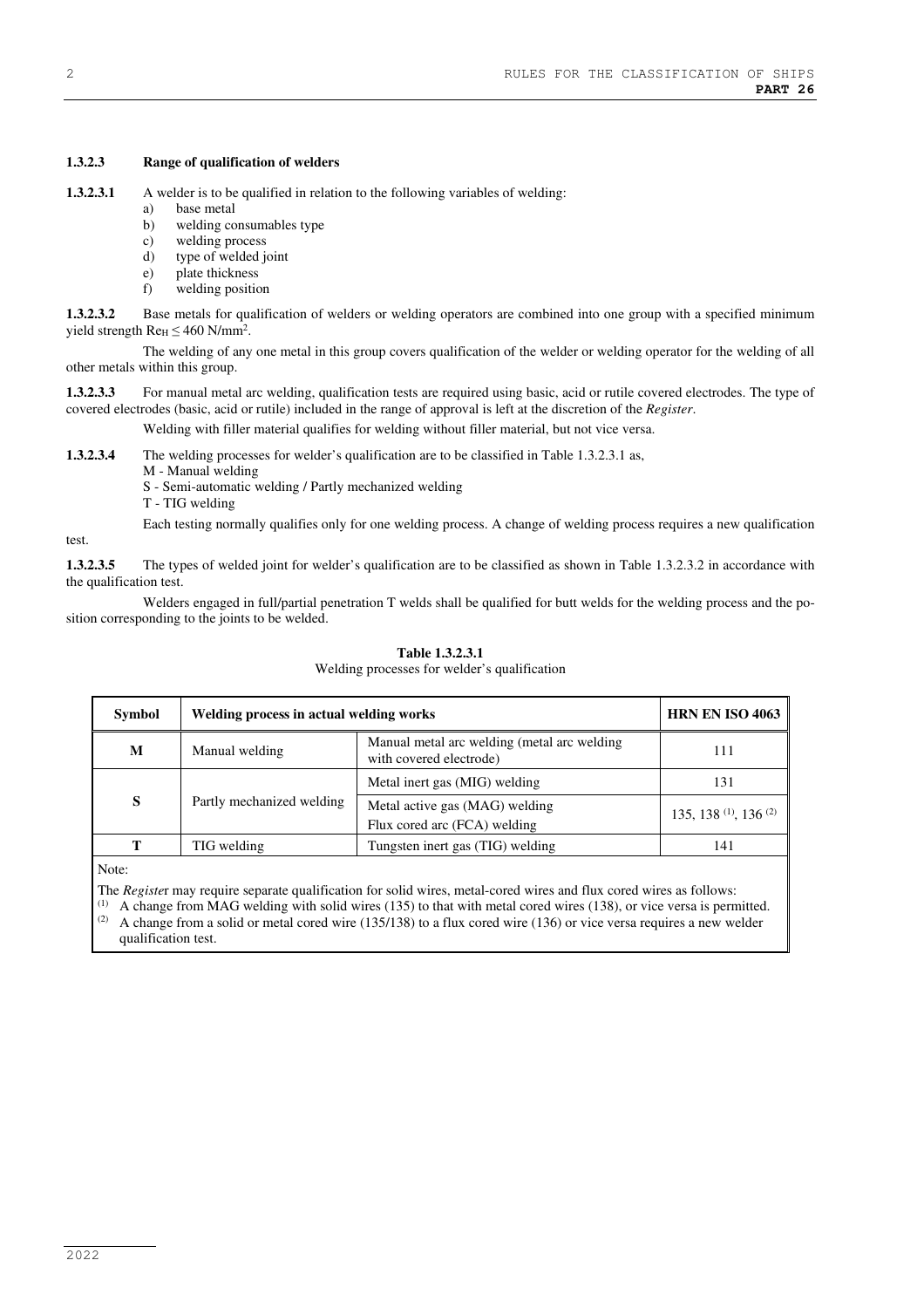| Type of welded joint used in the test assembly for the qualification test |              |                 | Type of welded joint qualified |               |
|---------------------------------------------------------------------------|--------------|-----------------|--------------------------------|---------------|
| Single sided weld<br><b>Butt weld</b><br>Double sided weld                | With backing | А               | A, C, F                        |               |
|                                                                           |              | Without backing | В                              | A, B, C, D, F |
|                                                                           |              | With gouging    |                                | A, C, F       |
|                                                                           |              | Without gouging |                                | A, C, D, F    |
| <b>Fillet weld</b>                                                        |              |                 | F                              | F             |

**Table 1.3.2.3.2**  Types of welded joint for welder's qualification

**1.3.2.3.6** For fillet welding, welders who passed the qualification tests for multi-layer technique welding can be deemed as qualified for single layer technique, but not vice versa.

**1.3.2.3.7** The qualified plate thickness range arising from the welder qualification test plate thickness is shown in Table 1.3.2.3.3.

| <b>Thickness of test assembly</b><br>$T$ (mm) | <b>Qualified plate thickness</b><br>range<br>$t$ (mm) |
|-----------------------------------------------|-------------------------------------------------------|
| T < 3                                         | $T \leq t \leq 2T$                                    |
| $3 \le T < 12$                                | 3 < t < 2T                                            |
| 12 < T                                        | $3 \leq t$                                            |

**Table 1.3.2.3.3**  Plate thicknesses for welder's qualification

**1.3.2.3.8** The welding positions qualified as a result of the actual welding position used in a satisfactory welder's qualification test, are shown in Table 1.3.2.3.4 and Table 1.3.2.3.5. Diagrams showing the definitions of weld position used in Table 1.3.2.3.4 and Table 1.3.2.3.5 are shown in Figure 1.3.2.3.1.

The *Register* may require a qualification test with fillet welding for welders who are employed to perform fillet welding only. Welders engaged in welding of T joints with partial or full penetration are to be qualified for butt welding.

**1.3.2.3.9** A welder qualified for butt or fillet welding can be engaged in tack welding for the welding process and position corresponding to those permitted in his certificate.

Alternatively, welders engaged in tack welding only can be qualified on the test assemblies shown in Figure 1.3.2.4.4 or Figure 1.3.2.4.5.

| <b>Oualification test</b><br>position with butt | <b>Qualified welding positions in actual</b><br>welding works |                     |  |
|-------------------------------------------------|---------------------------------------------------------------|---------------------|--|
| weld                                            | <b>Butt welds</b>                                             | <b>Fillet welds</b> |  |
| PА                                              | PА                                                            | PA, PB              |  |
| PC                                              | PA, PC                                                        | PA, PB, PC          |  |
| PE.                                             | PA, PC, PE                                                    | PA, PB, PC, PD, PE  |  |
| PF                                              | PA, PF                                                        | PA, PB, PF          |  |
| РG                                              | PG                                                            | РG                  |  |

**Table 1.3.2.3.4** 

Qualified welding positions when testing with butt welding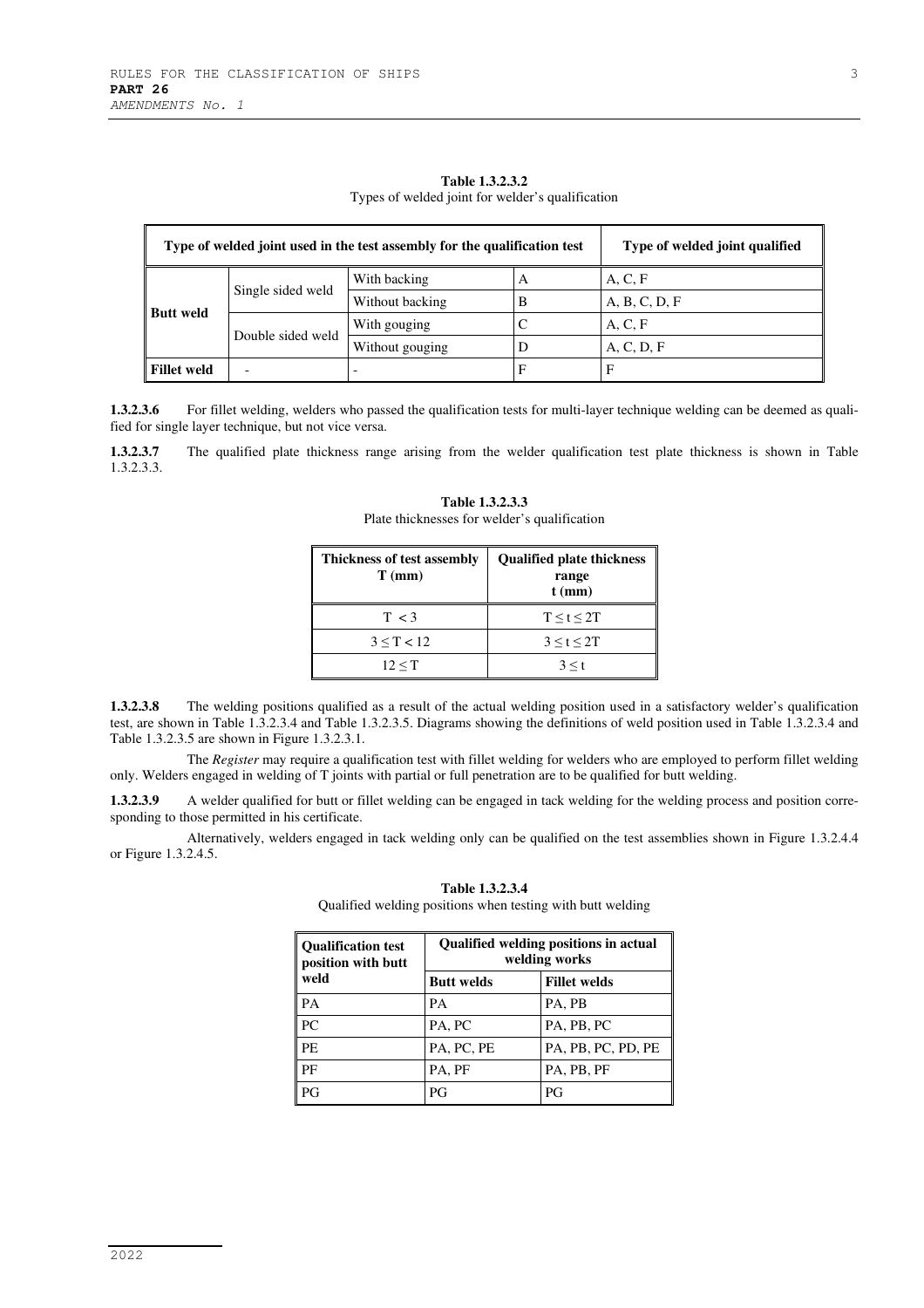| <b>Oualification</b><br>test position with<br>fillet weld | Qualified welding positions in actual welding<br>works |
|-----------------------------------------------------------|--------------------------------------------------------|
|                                                           | <b>Fillet welds</b>                                    |
| <b>PA</b>                                                 | PА                                                     |
| l PB                                                      | PA, PB                                                 |
| PC                                                        | PA, PB, PC                                             |
| <b>PD</b>                                                 | PA, PB, PC; PD, PE                                     |
| <b>PE</b>                                                 | PA, PB, PC, PD, PE                                     |
| l PF                                                      | PA, PB, PF                                             |
| PG                                                        | РG                                                     |

**Table 1.3.2.3.5**  Qualified welding positions when testing with fillet welding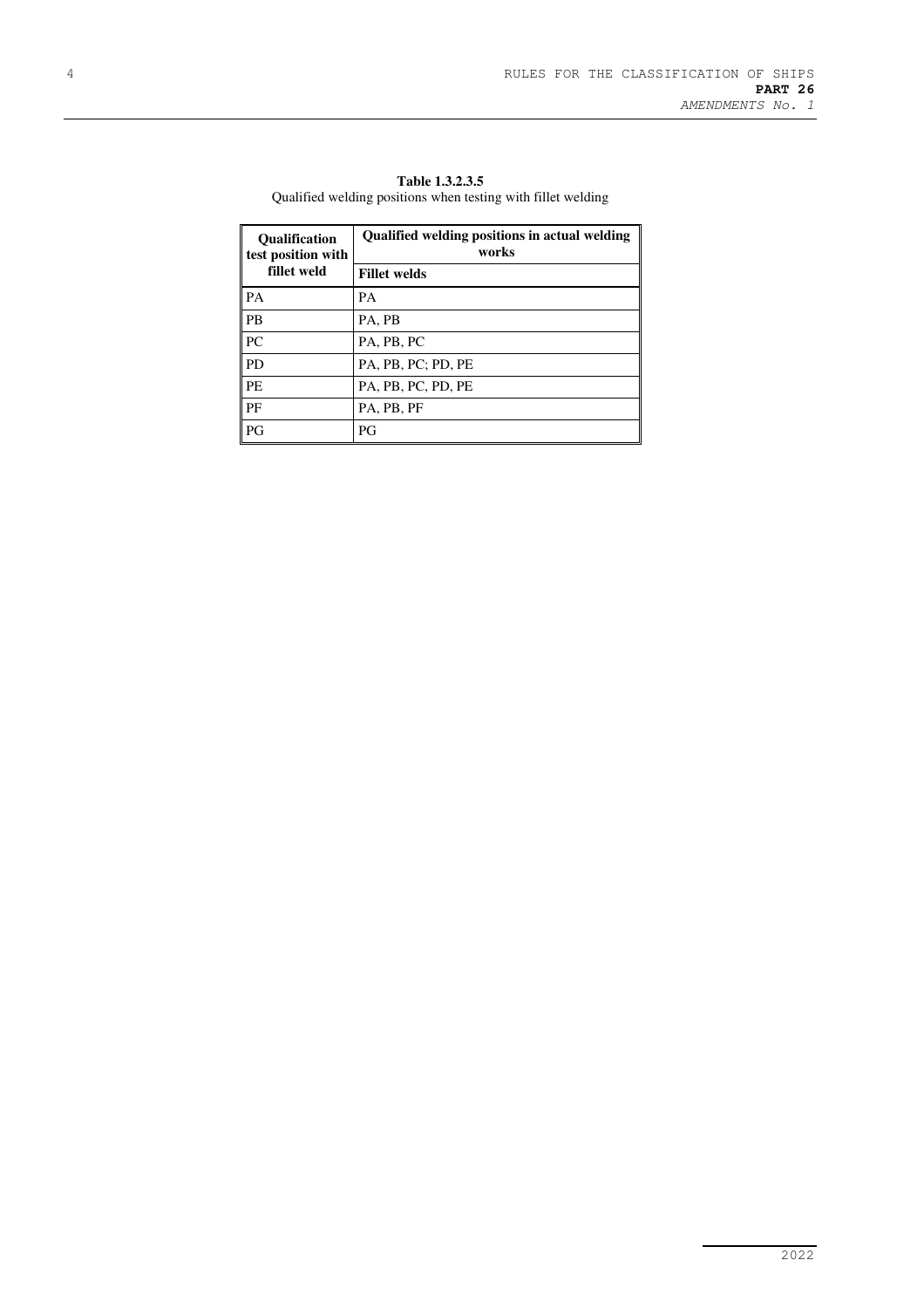

- p is the welding position

**Figure 1.3.2.3.1**  Welding positions

#### **1.3.2.4 Qualification test**

#### **1.3.2.4.1 General**

**1.3.2.4.1.1** Welding of the test assemblies and testing of test specimens shall be witnessed by the Surveyor.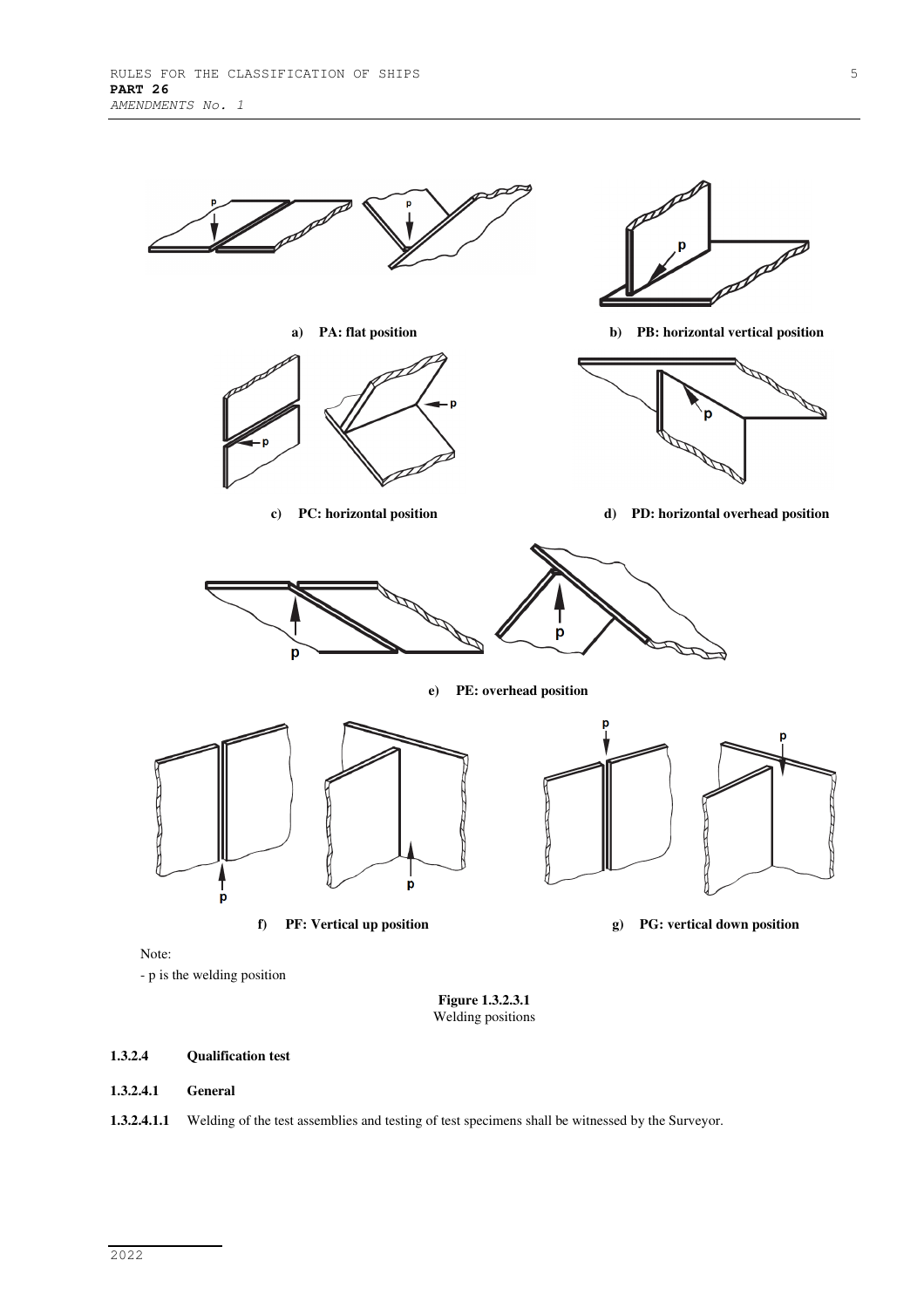#### **1.3.2.4.2 Test assemblies**

**1.3.2.4.2.1** Test assemblies for butt welds and for fillet welds are to be prepared as shown in Figure 1.3.2.4.1, Figure 1.3.2.4.2 and Figure 1.3.2.4.3 in each qualification test.

**1.3.2.4.2.2** Test assemblies for butt tack welds and for fillet tack welds are to be prepared as shown in Figure 1.3.2.4.4 and Figure 1.3.2.4.5.

**1.3.2.4.2.3** Testing materials and welding consumables shall conform to one of the following requirements or to be of equivalent grade approved by the *Register*.

- a) Testing materials
	- Hull structural steels specified in the *Rules for the classification of ships, Part 25-Metallic materials*, Section 3.2 Normal and higher strength structural steels,
	- Hull structural forged steels specified in *Rules for the classification of ships, Part 25-Metallic materials*, Section 3.11 Hull and machinery steel forgings,
	- Hull structural cast steels specified in *Rules for the classification of ships, Part 25-Metallic materials*, Section 3.12 Hull and machinery steel castings,
	- Hull structural steels with specified minimum yield point 460 N/mm2 specified in Rules, Part 25-Metallic materials, Section 3.4.2 YP47 Steels and Brittle Crack Arrest Steels,
- b) Welding consumables
	- Consumables for hull structural steels specified in 1.5.1.
	- Consumables for YP47 steels specified in *Rules for the classification of ships*, *Part 25-Metallic materials, Section 3.4.2 YP47 Steels and Brittle Crack Arrest Steels.*

**1.3.2.4.2.4** The welder qualification test assembly is to be welded according to a welding procedure specification (WPS or pWPS) simulating the conditions in production, as far as practicable.

**1.3.2.4.2.5** Root run and capping run need each to have a minimum of one stop and restart. The welders are allowed to remove minor imperfections only in the stop by grinding before restart welding.



**Figure 1.3.2.4.1**  Dimensions and types of test assembly for butt welds (T < 12 mm)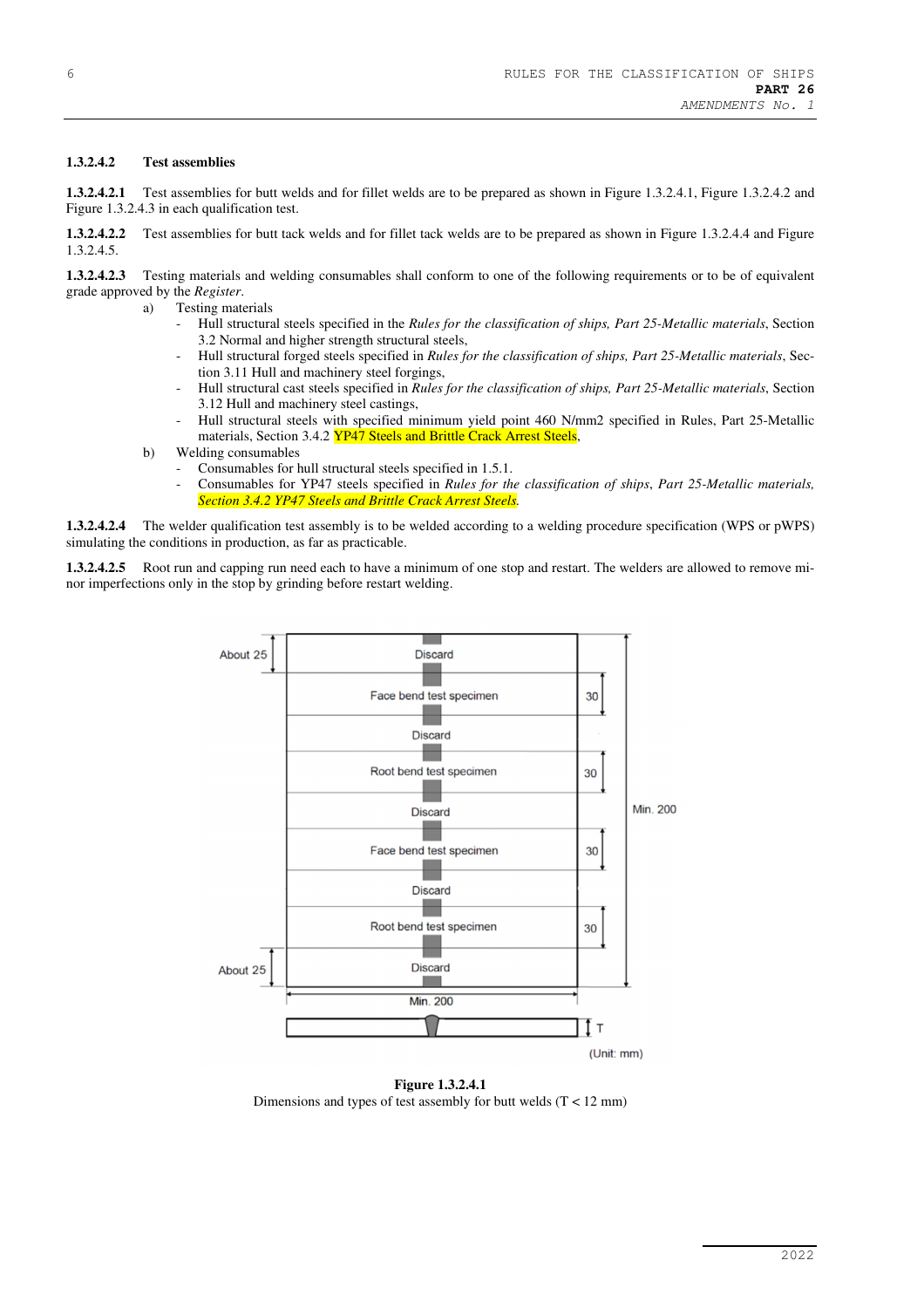

**Figure 1.3.2.4.2**  Dimensions and types of test assembly for butt welds ( $T \ge 12$  mm)



**Figure 1.3.2.4.3**  Dimensions and types of test assembly for fillet welds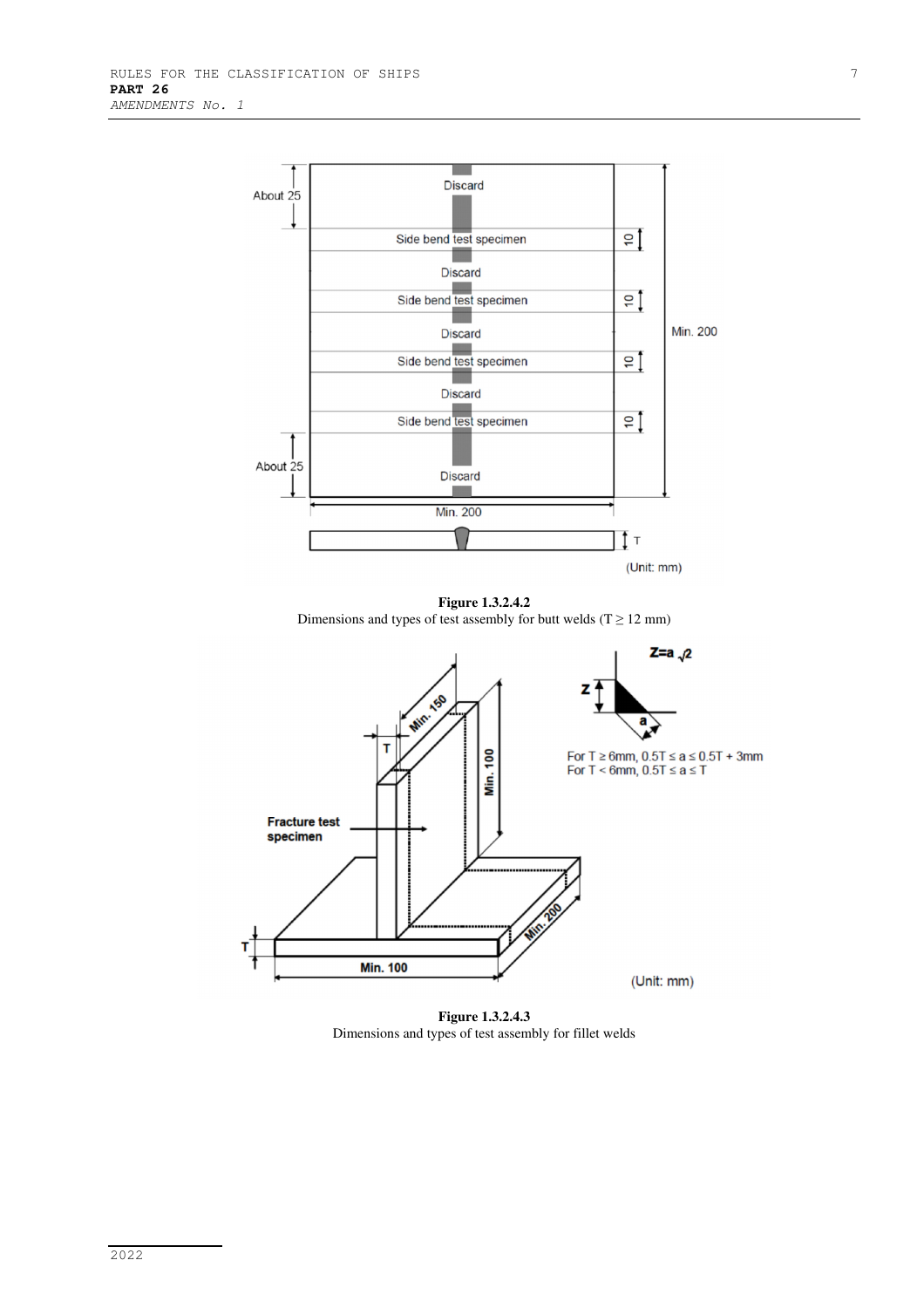

Dimensions and types of test assembly for tack fillet welds

#### **1.3.2.4.3 Examination and test**

**1.3.2.4.3.1** The test assemblies specified in 1.3.2.4.2 shall be examined and tested as follows:

- a) For butt welds
	- Visual examination Bend test

*NOTE:* 

*Radiographic test or fracture test may be carried out in lieu of bend test except the gasshielded welding processes with solid wire or metal cored wire.*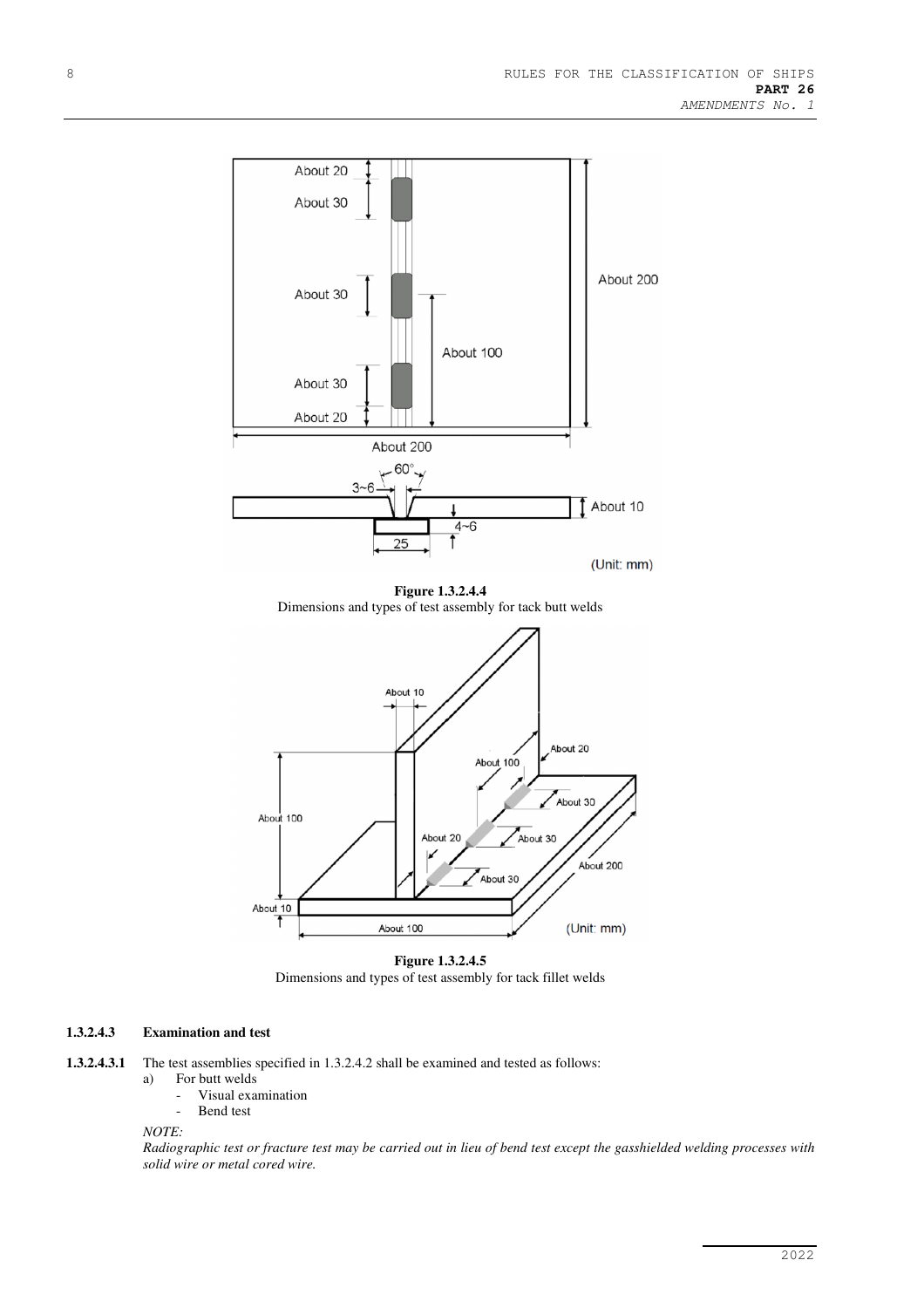- b) For fillet welds
	- Visual examination
	- Fracture test

#### *NOTE:*

*Two macro sections may be taken in lieu of the fracture test.* 

- c) For tack welds
	- Visual examination
	- Fracture test

Additional tests may be required, at the discretion of the *Register*.

#### **1.3.2.4.3.2 Visual examination**

The welds shall be visually examined prior to the cutting of the test specimen for the bend test and fracture test. The result of the examination is to show the absence of cracks or other serious imperfections.

Imperfections detected are to be assessed in accordance with quality level B in ISO 5817:2014, except for the following imperfection types for which level C applies;

- Excess weld metal
- Excess penetration
- Excessive convexity
- Excessive throat thickness

#### **1.3.2.4.3.3 Bend test**

Transverse bend test specimens are to be in accordance with the *Rules for the classification of ships, Part 25 - Metallic materials*, Chapter 2 Test specimens and mechanical testing procedures for material.

The mandrel diameter to thickness ratio (i.e. D/T) is to be that specified for welding consumable (Chapter 1.5.1 and the *Rules for th classification of ships, Part 25 - Metallic materials*, Section 3.4.2 YP47 Steels and Brittle Crack Arrest Steels) approvals  $+1.$ 

Two face bend test and two root bend test specimens are to be tested for initial qualification test, and one face and one root bend test specimens for extension of approval. For thickness 12 mm and over, four side specimens (two side specimens for extension of approval) with 10 mm in thickness may be tested as an alternative.

At least one bend test specimen shall include one stop and restart in the bending part, for root run or for cap run.

The test specimens are to be bent through 180 degrees. After the test, the test specimens shall not reveal any open defects in any direction greater than 3 mm. Defects appearing at the corners of a test specimen during testing should be investigated case by case.

#### **1.3.2.4.3.4 Radiographic test**

When radiographic testing is used for butt welds, imperfections detected shall be assessed in accordance with ISO 5817:2014, level B.

#### **1.3.2.4.3.5 Fracture test (Butt welds)**

When fracture test is used for butt welds, full test specimen in length is to be tested in accordance with ISO 9017:2017. Imperfections detected shall be assessed in accordance with ISO 5817:2014, level B.

#### **1.3.2.4.3.6 Fracture test (Fillet welds)**

The fracture test is to be performed by folding the upright plate onto the through plate.

Evaluation shall concentrate on cracks, porosity and pores, inclusions, lack of fusion and incomplete penetration. Imperfections that are detected shall be assessed in accordance with ISO 5817:2014, level B.

#### **1.3.2.4.3.7 Macro examination**

When macro examination is used for fillet welds, two test specimens are to be prepared from different cutting positions; at least one macro examination specimen shall be cut at the position of one stop and restart in either root run or cap run. These specimens are to be etched on one side to clearly reveal the weld metal, fusion line, root penetration and the heat affected zone.

Macro sections shall include at least 10 mm of unaffected base metal.

The examination is to reveal a regular weld profile, through fusion between adjacent layers of weld and base metal, sufficient root penetration and the absence of defects such as cracks, lack of fusion etc.

#### **1.3.2.4.4 Retest**

**1.3.2.4.4.1** When a welder fails a qualification test, the following shall apply.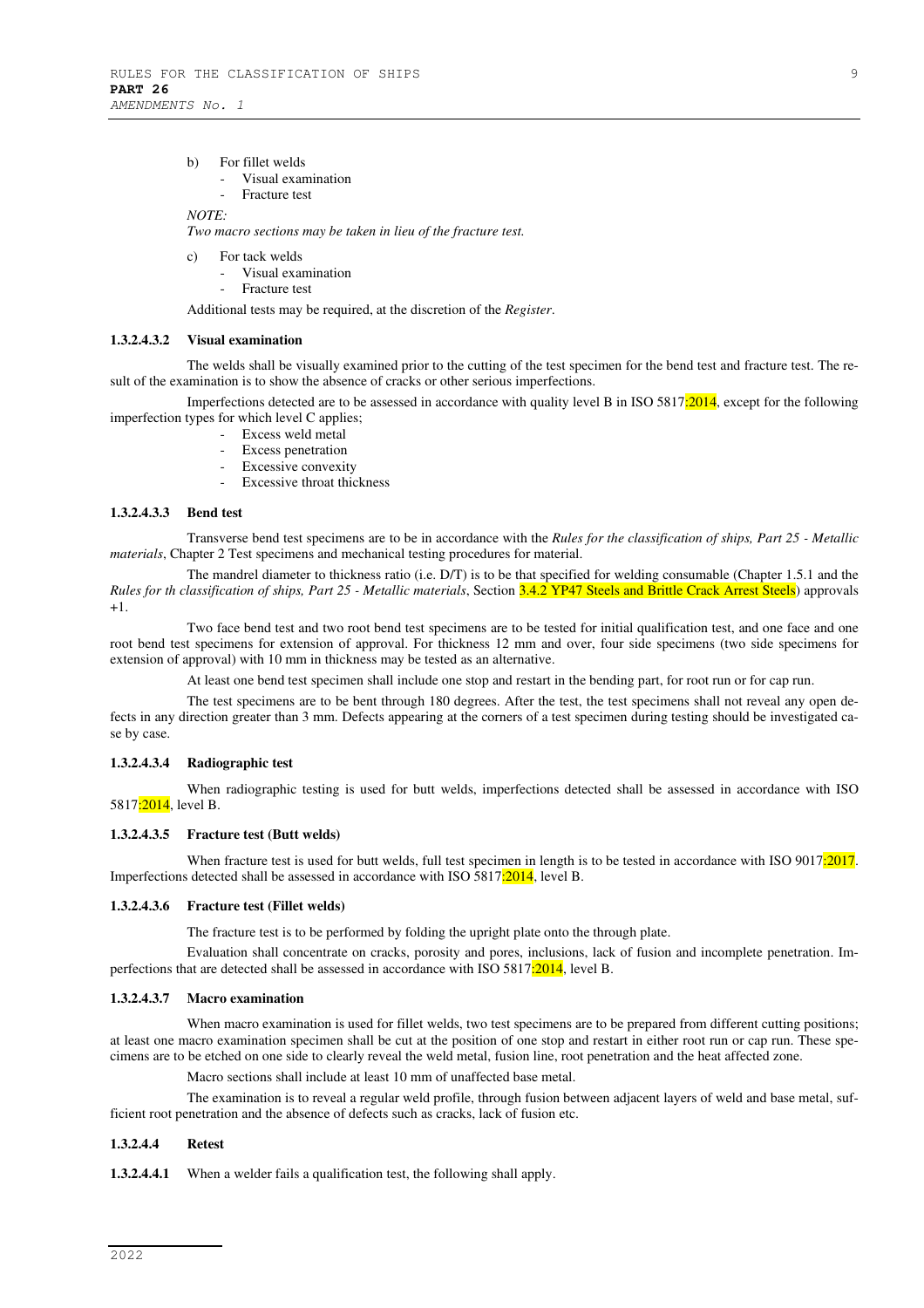- a) In cases where the welder fails to meet the requirements in part of the tests, a retest may be welded immediately, consisting of another test assembly of each type of welded joint and position that the welder failed. In this case, the test is to be done for duplicate test specimens of each failed test. All retest specimens shall meet all of the specified requirements.
- b) In cases where the welder fails to meet the requirements in all parts of the required tests or in the retest prescribed in 1.3.2.4.4.1 a), the welder shall undertake further training and practice.
- c) When there is specific reason to question the welder's ability or the period of effectiveness has lapsed, the welder shall be re-qualified in accordance with the tests specified in  $1.3.2.4.2$  and  $1.3.2.4.3$ .

**1.3.2.4.4.2** Where any test specimen does not comply with dimensional specifications due to poor machining, a replacement test assembly shall be welded and tested.

#### **1.3.2.5 Certification**

**1.3.2.5.1** Qualification certificates are normally issued when the welder has passed the qualification test in accordance with the *Register's* **Rules**. Each Shipyard and Manufacturer shall be responsible for the control of the validity of the certificate and the range of the approval.

**1.3.2.5.2** The following items shall be specified in the certificate:

- a) Range of qualification for base metal, welding processes, filler metal type, types of welded joint, plate thicknes ses and welding positions.
- b) Expiry date of the validity of the qualification.
- c) Name, date of birth, identification and the photograph of the welder.
- d) Name of shipbuilder / manufacturer.

**1.3.2.5.3** When a certificate is issued, the relative documents such as test reports and/or revalidation records shall be archived as annexes to the copy of certificate according to the Rules of the *Register*.

**1.3.2.5.4** The status of approvals of each individual qualification is to be demonstrated to the *Register* when requested.

#### **1.3.2.6 Period of Validity**

#### **1.3.2.6.1 Initial approval**

**1.3.2.6.1.1** Normally the validity of the welder's approval begins from the issue date of qualification certificate when all the required tests are satisfactorily completed.

**1.3.2.6.1.2** The certificate is to be signed at six-month intervals by the shipyards/manufacturers personnel who is responsible for production weld quality provided that all the following conditions are fulfilled:

- a) The welder shall be engaged with reasonable continuity on welding work within the current range of approval. An interruption for a period no longer than six months is permitted.
- b) The welder's work shall in general be in accordance with the technical conditions under which the approval test is carried out.
- c) There shall be no specific reason to question the welder's skill and knowledge.

**1.3.2.6.1.3** If any of these conditions are not fulfilled, the *Register* is to be informed and the certificate is to be cancelled.

**1.3.2.6.1.4** The validity of the certificate may be maintained in agreement with the *Register* as specified in 1.3.2.6.2. The chosen maintenance option of qualification is in accordance with 1.3.2.6.2.1 a) or b) or c) shall be stated on the certificate at the time of issue.

#### **1.3.2.6.2 Maintenance of the approval**

**1.3.2.6.2.1** Revalidation shall be carried out by the *Register*. The skill of the welder shall be periodically verified by one of the following **options**:

- a) The welder shall be  $re$ -tested every 3 years.
- b) Every 2 years, two welds made during the last 6 months of the 2 years validity period shall be tested by radiographic or ultrasonic testing or destructive testing and shall be recorded. The weld tested shall reproduce the initial test conditions except for the thickness. These tests revalidate the welder's qualifications for an additional 2 years.

c) A welder's qualification for any certificate shall be valid as long as it is signed according to 1.3.2.6.1.2 subject that all the following conditions are fulfilled. In this option, the fulfilment of all the conditions is to be verified by the *Register*. The frequency of verification by the *Register* is to be no longer than 3 years and is to be agreed between the *Register* and the shipyards/manufacturers.

I. The welder is working for the same shipyard/manufacturer which is responsible for production weld quality as indicated on his or her qualification certificate.

II. The *Register* shall verify that the welder quality management system of the shipyard/manufacturer includes as minimum: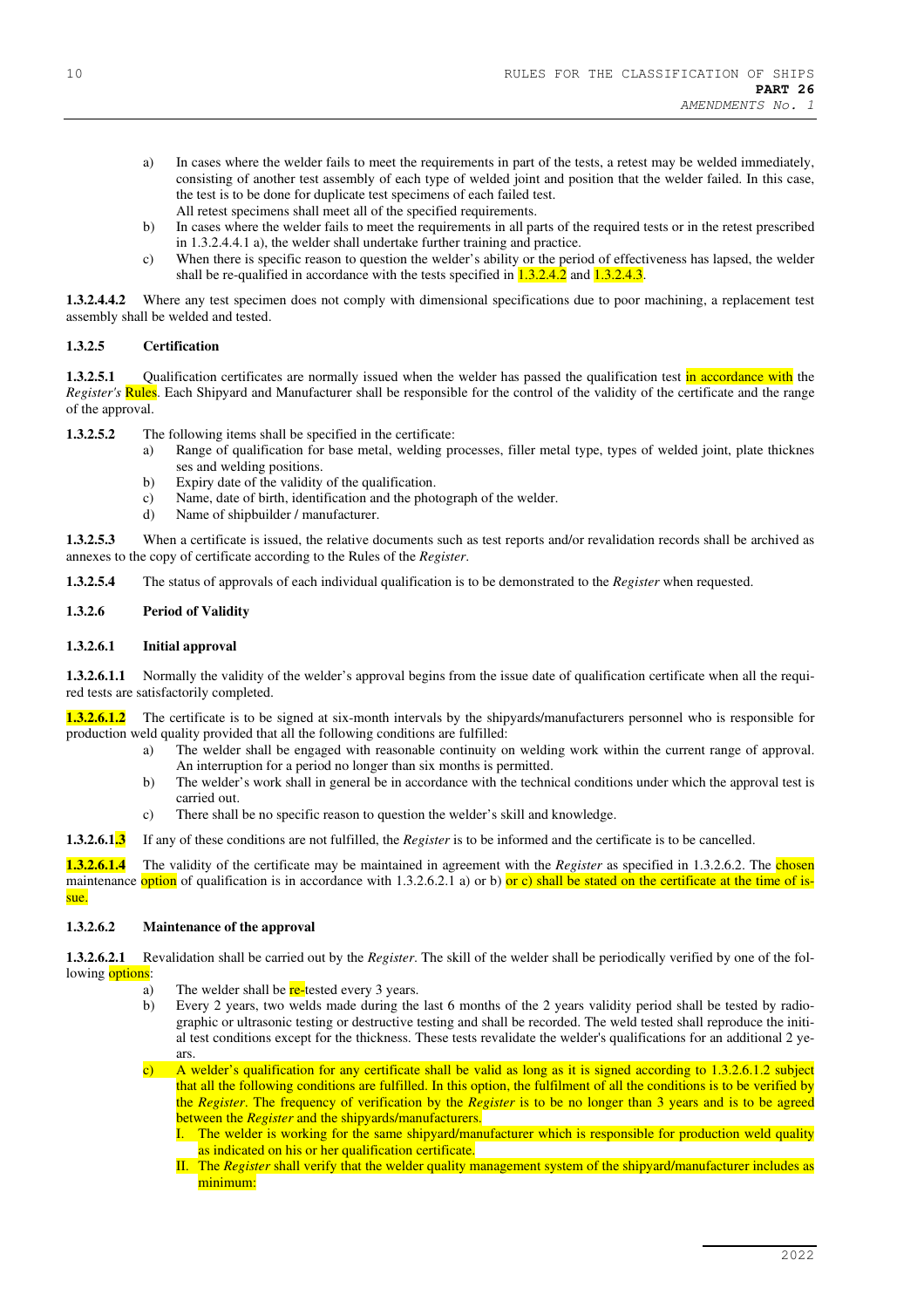- A designated person responsible for the coordination of the welder quality management system List of welders and welding supervisors in shipyard/manufacturer
- If applicable, list of subcontracted welders
	- Qualification certificate of welders and description of the associated management system
	- Training requirements for welder qualification programme
- Identification system for welders and WPS used on welds
- Procedure describing the system in place to monitor each welder performance based on results of welds examination records (e.g. repair rate, etc.) including the criteria permitting the maintenance of the welder qualification without retesting.
- III. The shipyards/manufacturers have to document at least once a year that the welder has produced acceptable welds in accordance with construction quality standards and *Register's* requirements in the welding positions, type of welds and backing conditions covered by its certificate. Which documents are required and how to document the evidences should be in agreement between the *Register* and the shipyards/manufacturers.

**1.3.2.6.2.2** The *Register* has to verify compliance with the above conditions and sign the maintenance of the welder's qualification certificate.

 **Head 1 WELDING PROCEDURE TESTING**, text of the title 1.4.5 is changed, and should be read as follows:

#### **1.4.5. Welding procedure qualification tests of aluminium alloys for hull construction and marine structures**

 **Head 1 WELDING PROCEDURE TESTING**, title 1.4.5, paragraph 1.4.5.1.3 is partly changed, and should be read as follows:

**1.4.5.1.3** The welding processes below indicated, together with their relevant numbering according to ISO 4063:2009, are in general used for welding aluminium alloys:

- 131 metal-arc inert gas welding (MIG welding)
- 141 tungsten inert gas arc welding (TIG welding)
- 15 plasma arc welding

 **Head 1 WELDING PROCEDURE TESTING**, title 1.4.5, paragraph 1.4.5.2.3 is partly changed, and should be read as follows:

#### **1.4.5.2.3 Non-destructive examination**

Non destructive examinations are to be carried out after any required post weld heat treatment, natural or artificial ageing, and prior to the cutting of the test specimens.

Welds are to be free from cracks. Imperfections detected by visual or non-destructive testing are to be assessed in accordance with HRN EN ISO  $10042:2018$ , level B, except for excess weld metal or convexity, excess throat thickness and excess of penetration for which the level C applies.

 **Head 1 WELDING PROCEDURE TESTING**, title 1.4.5, paragraph 1.4.5.5.7 is partly changed, and should be read as follows:

#### **1.4.5.5.7 Welding consumables**

The welding consumable used in the qualification tests qualifies:

- 1) Approved welding consumables of the same strength as the consumable used in the procedure qualification tests.
- 2) Approved welding consumables of higher strength than the consumable used in the procedure qualification tests.

The qualification given to shielding gas and backing gas is restricted to the gas/gas mixture used in the welding procedure test, see HRN EN ISO 14175:2008 or other recognised standards for gas designations.